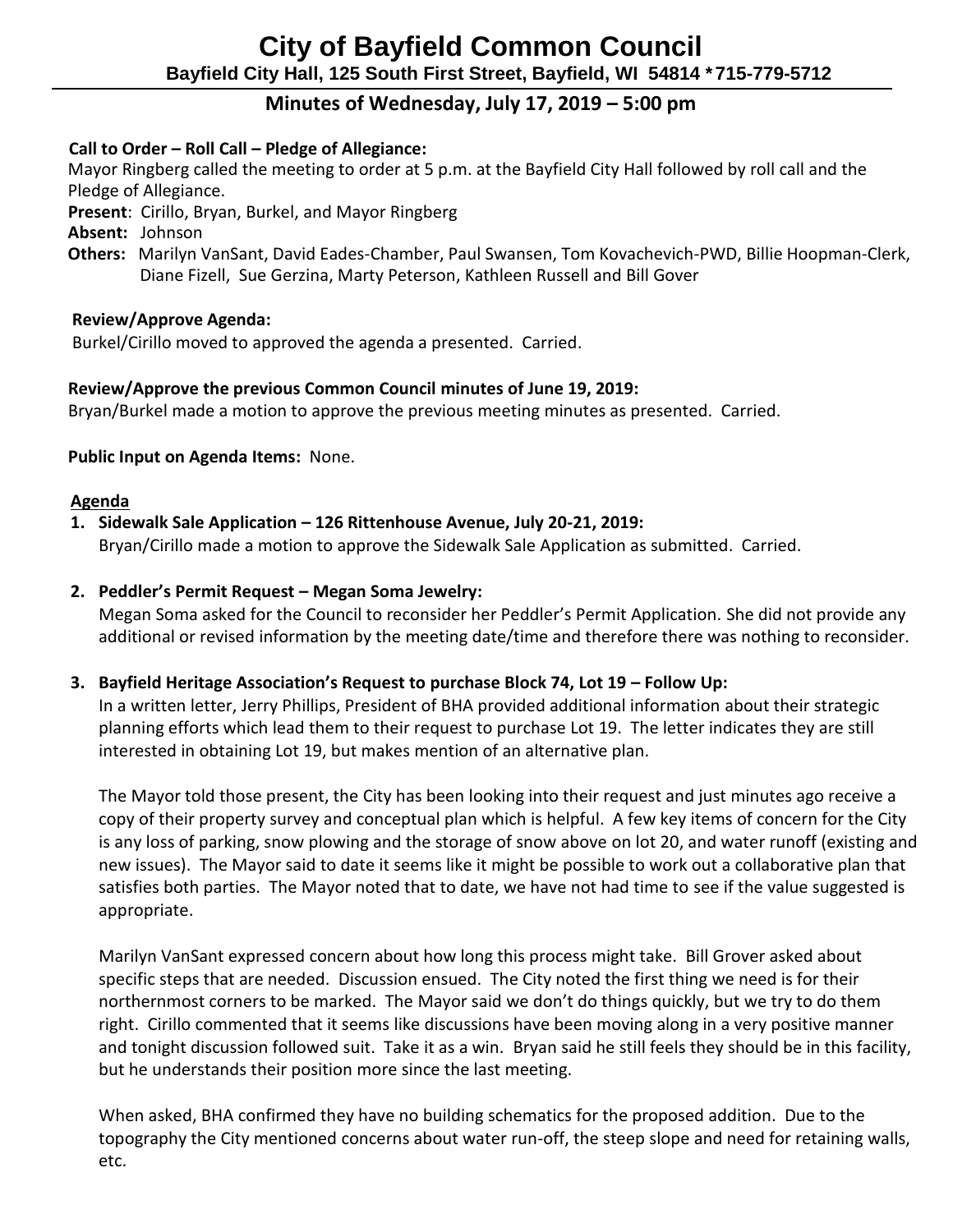**4. Ordinance #397 – An Ordinance for Adopting the Wisconsin Municipal and Related Records and the Risk Management and Related Records Schedules:**

The Council learned the State Archivist and the PRB Executive Secretary Signed our request to adopt the Wisconsin Municipal and Related Records and the Risk Management and Related Records Schedules as request. The next step is revising the ordinance. A motion was made by Burkel/James to commence with the first reading, to waive the second and third readings, and move for adoption of Ordinance #397 as presented into the Code of the City of Bayfield. Passed by roll call vote as follows: Cirillo, Bryan and Burkel – yes.

# 5. **Resolution #551 – Resolution for Library Levy Exemption**:

Burkel/Bryan moved to adopted Resolution #551 seeking exemption from the County's Library Levy since the City of Bayfield has higher library expenditures than our share of the County's library levy. Passed by roll call vote as follows: Bryan, Burkel and Cirillo – yes.

**6. Resolution #552 – Supporting the City of Bayfield Harbor Commission's application to the Wisconsin Harbor Assistance Program:**

Bryan/Cirillo moved to adopt Resolution #552 in support of the Harbor Commission's application for grant funding in the amount of \$2,051,400 for need repairs to the Marina Breakwall, "A" Dock and the Southern Shoreline and which obligates the City to provide matching funds up to \$519,100. Passed by roll vote as follows: Burkel, Cirillo, and Bryan – yes.

**7. Resolution #554 – Application for State Trust Fund Loan for the improvements to the Waterfront Turning Point Park:**

Bryan/Cirillo moved for adoption of Resolution #554 as presented, authorizing the Mayor and Clerk to move forward with obtaining a \$152,000 loan from the Wisconsin Board of Commissioners of Public Lands for the financing needed for the Waterfront Turning Point Park. Passed by roll vote as follows: Cirillo, Bryan and Burkel – yes.

**8. City of Bayfield Financial Statements for year ended December 31, 2018 and Communication to those Charged with Governance and Management:**

Kim Shult, CPA, Partner at Baker Tilly Virchow Krause, LLP has offered to come to a future Council meeting to review the 2019 audit results if the Council is interested. Burkel/Bryan moved to place them on file. It was noted we have many of the same material weaknesses which are caused by having such a small staff and not enough ability to segregate duties. The Council did not feel they needed to meet with the Auditors this year. Carried.

# 9. **2020 (Proposed) Budget Schedule:**

The Council received a proposed budget schedule which shows requested 2020 CIPS and Budgets are due by September 4, 2019. The Council will meet mostly on regular meeting dates to discuss the 2020 Budget.

# **10. 2019-2020 Servers License Requests:**

Bryan/Burkel moved to grant the servers licenses to those shown on the report which will be placed on file. Carried. Cirillo abstained.

# **11. Committee Appointments/Resignations:**

Cirillo/Bryan moved to approve the Mayor's appointment of Dustin Winter to the Citizen Participation Committee (CDBG). Carried.

# 12. **Project Updates**:

- a. **2019 Comprehensive Plan – Action Planning:** Action plans are due by the end of this month.
- b. **Old Jail – Bayfield Heritage Association:** The interior painting is complete and a new brick walkway has been installed. Looks great! Thank you to BHA for their amazing contributions to this City facility.